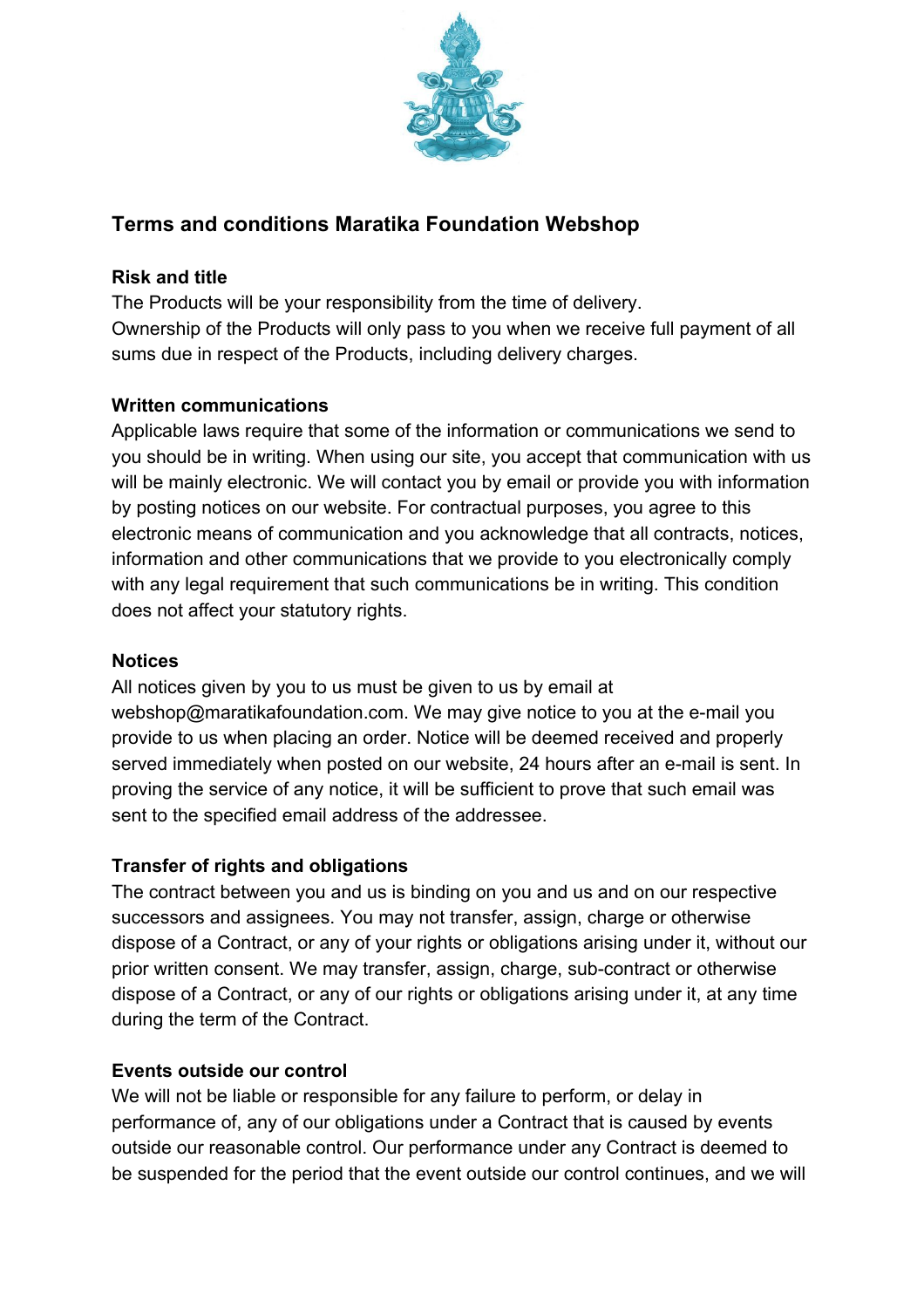

have an extension of time for performance for the duration of that period. We will use our reasonable endeavours to bring the event to a close or to find a solution by which our obligations under the Contract may be performed despite the event.

#### **Waiver**

If we fail, at any time during the term of a Contract, to insist upon strict performance of any of your obligations under the Contract or any of these terms and conditions, or if we fail to exercise any of the rights or remedies to which we are entitled under the Contract, this will not constitute a waiver of such rights or remedies and will not relieve you from compliance with such obligations.

A waiver by us of any default will not constitute a waiver of any subsequent default. No waiver by us of any of these terms and conditions will be effective unless it is expressly stated to be a waiver and is communicated to you in writing.

### **Severability**

If any court or competent authority decides that any of the provisions of these Terms and Conditions or any provisions of a Contract are invalid, unlawful or unenforceable to any extent, the term will, to that extent only, be severed from the remaining terms, which will continue to be valid to the fullest extent permitted by law.

#### **Entire agreement**

These Terms and Conditions and any document expressly referred to in them constitute the whole agreement between us and supersede all previous discussions, correspondence, negotiations, previous arrangement, understanding or agreement between us relating to the subject matter of any Contract.

We each acknowledge that, in entering into a Contract, neither of us relies on any representation or warranty (whether made innocently or negligently) that is not set out in these terms and conditions or the documents referred to in them. Each of us agrees that our only liability in respect of those representations and warranties that are set out in this agreement (whether made innocently or

negligently) will be for breach of contract.

Nothing in this clause limits or excludes any liability for fraud.

### **Our right to vary these terms and conditions**

We have the right to revise and amend these terms and conditions from time to time. You will be subject to the policies and terms and conditions in force at the time that you order products from us, unless any change to those policies or these terms and conditions is required to be made by law or governmental authority (in which case it will apply to orders previously placed by you), or if we notify you of the change to